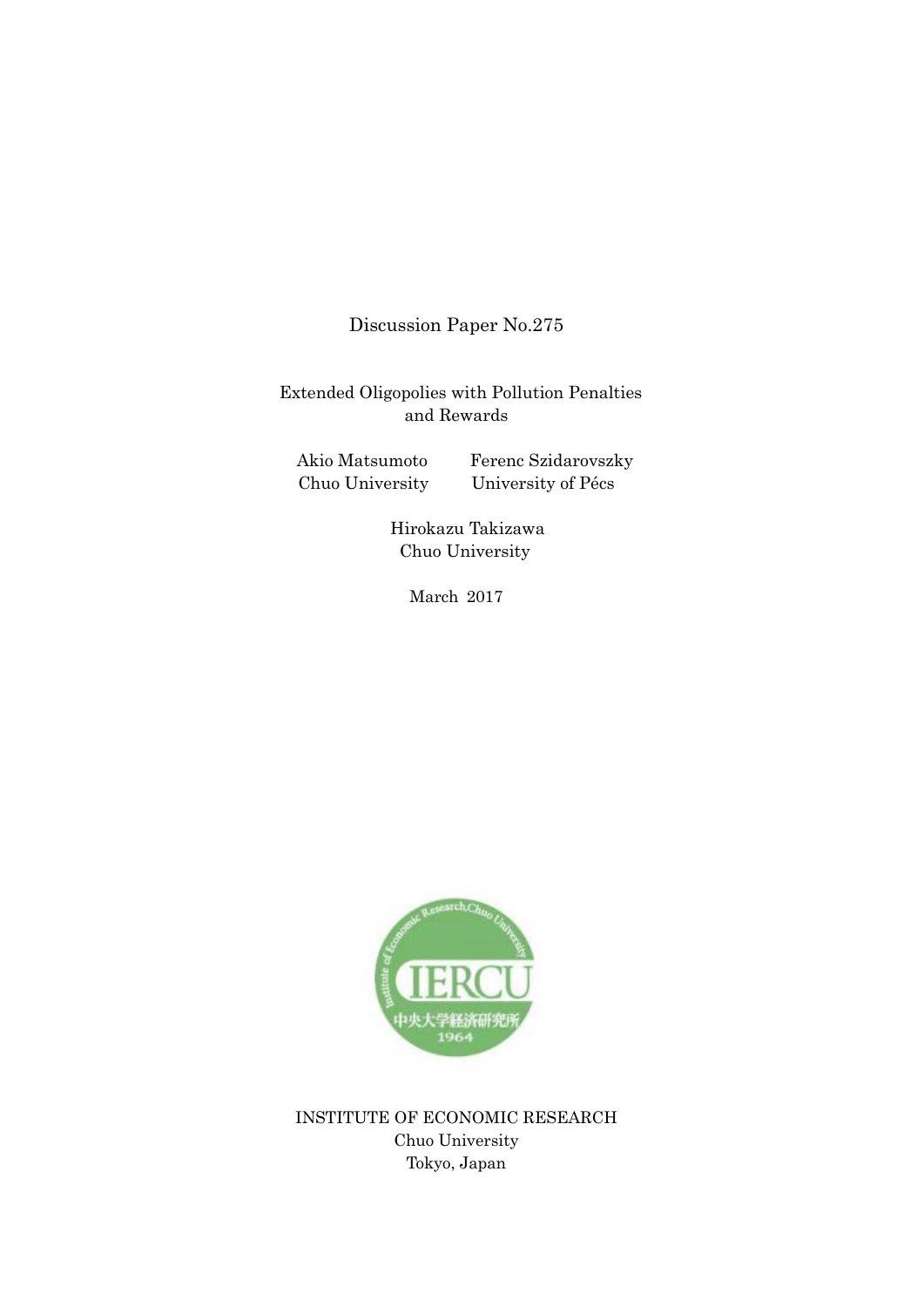# Extended Oligopolies with Pollution Penalties and Rewards

Akio Matsumoto! Ferenc Szidarovszky<sup>‡</sup>and Hirokazu Takizawa<sup>§</sup>

#### Abstract

An extended  $n$ -firm oligopoly with product differentiation is considered. It is assumed that the government selects an emission standard for the industry and based on the output and technology of each firm it selects a maximum allowed amount of emission for each firm. If the actual amount is higher than the allowed maximum, then the firm has to pay a constant multiple of the excess to the government, otherwise it is rewarded similarly based on the saved emission amount. The existence of the unique interior equilibrium is first proved, and then time delay is introduced into the penalties the firms have to pay and into the rewards the firms receive. In analyzing the stability of the equilibrium both continuous and discrete time scales are considered. For mathematical simplicity the case of symmetric firms is analyzed. In the continuous case the equilibrium is either always stable or stable if the delay is sufficiently small and at the critical value Hopf bifurcation occurs. In the discrete case the delay is assumed to be unity. The equilibrium is stable if either the total industry output is sufficiently large or the common speed of adjustment of the firms is sufficiently small. The effect of the level of penalty or reward and that of the emission standard on the industry output and therefore on the total emission level is also examined.

Keywords. Pollution penalties, Nonpoint source pollution, Policy lag, Cournot competition

The authors highly appreciate the Önancial supports from the MEXT-Supported Program for the Strategic Research Foundation at Private Universities 2013-2017, the Japan Society for the Promotion of Science (Grant-in-Aid for Scientific Research (C), 25380238, 26380316, 16K03556) and Chuo University (Joint Research Grant). The usual disclaimer applies.

<sup>&</sup>lt;sup>†</sup>Professor, Department of Economics, Senior Researcher, International Center for further Development of Dynamic Economic Research, Chuo University, 742-1, Higashi-Nakano, Hachio ji, Tokyo, 192-0393, akiom@tamacc.chuo-u.ac.jp

<sup>&</sup>lt;sup>‡</sup>Professor, Department of Applied Mathematics, University of Pécs, Ifjúság u. 6., H-7624, PÈcs, Hungary, szidarka@gmail.com

xProfessor, Department of Economics, Senior Researcher, International Center for further Development of Dynamic Economic Research, Chuo University, 742-1, Higashi-Nakano, Hachio ji, Tokyo, 192-0393, taki@tamacc.chuo-u.ac.jp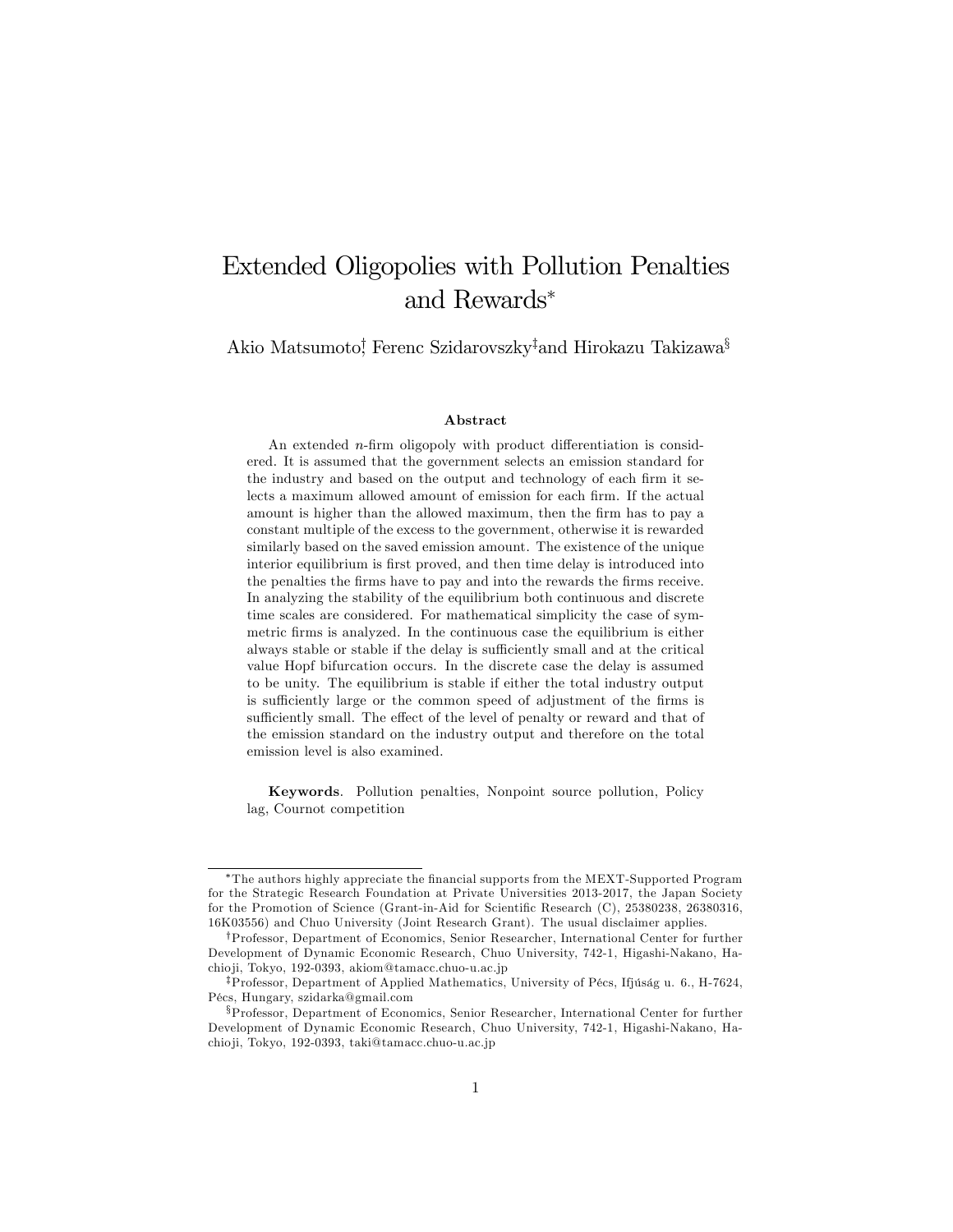#### 1 Introduction

The effect of different environmental regulation policies has been investigated by many researchers (Downing and White, 1986; Jung et al., 1996; Montero, 2002 among others). Mostly single firms were considered in relation to environmental R&D, and very few works were devoted to the extension of oligopoly models in this direction. Montero (2002) examined the effect of R&D investment for pollution abatement technology with different environmental policies in duopolistic product markets. Static models were investigated in earlier stages, the existence of equilibrium in Cournot oligopoly with pollution treatment cost sharing was proved by Okuguchi and Szidarovszky (2002), which work was further extended by including emission standard and R&D in the oligopoly model (Okuguchi and Szidarovszky, 2007). If the government is unable to assess the individual emission levels of the different firms, then it can measure only the total level of pollution, and ambient charges are introduces. In this policy (Segerson, 1988) the government defines a cut-off for the total pollution level and regardless of the specific emission level of each firm, all are equally punished or rewarded. Ganguli and Raju (2012) demonstrated that in a Bertrand duopoly increasing ambient charges could lead to greater pollution, however Raju and Ganguli  $(2013)$  showed the opposite effect in a Cournot duopoly framework when the increase of ambient charges reduce pollution. This result was further generalized by Matsumoto et al.  $(2017)$  for *n*-firm oligopolies where the stability of the dynamic model with naive expectation was also examined. If the government is familiar with the used technology and production output of each firm, then it is able to assess the proportion of each Örm from the total pollution level. Therefore each firm can be punished or rewarded according to its assessed individual emission level compared to its allowed proportional maximum from the government defined cut-off threshold. In this paper this idea will be elaborated. After the formulation of the mathematical model the existence of the static equilibrium will be proved. Assuming gradient adjustment of the firms, dynamic models will be developed with both continuous and discrete time scales, and conditions will be derived for the stability of the equilibrium. The stability conditions will be then analyzed and compared. And finally the effect of penalty and reward parameters on the industry output and the total pollution level will be investigated.

#### 2 Model and Cournot-Nash Equilibrium

Consider n firms in an oligopoly with differentiated products. Let  $q_k$  be output of firm k. The price of the product of firm  $k$  is seen as

$$
p_k = \alpha_k - q_k - \gamma_k \sum_{i \neq k}^{n} q_i \tag{1}
$$

with  $n \geq 2$  and  $\alpha_k > 0$  and  $0 < \gamma_k < 1$ . Firm k emits pollution  $e_k q_k$  in connection to its production with  $e_k > 0$ . The government can measure the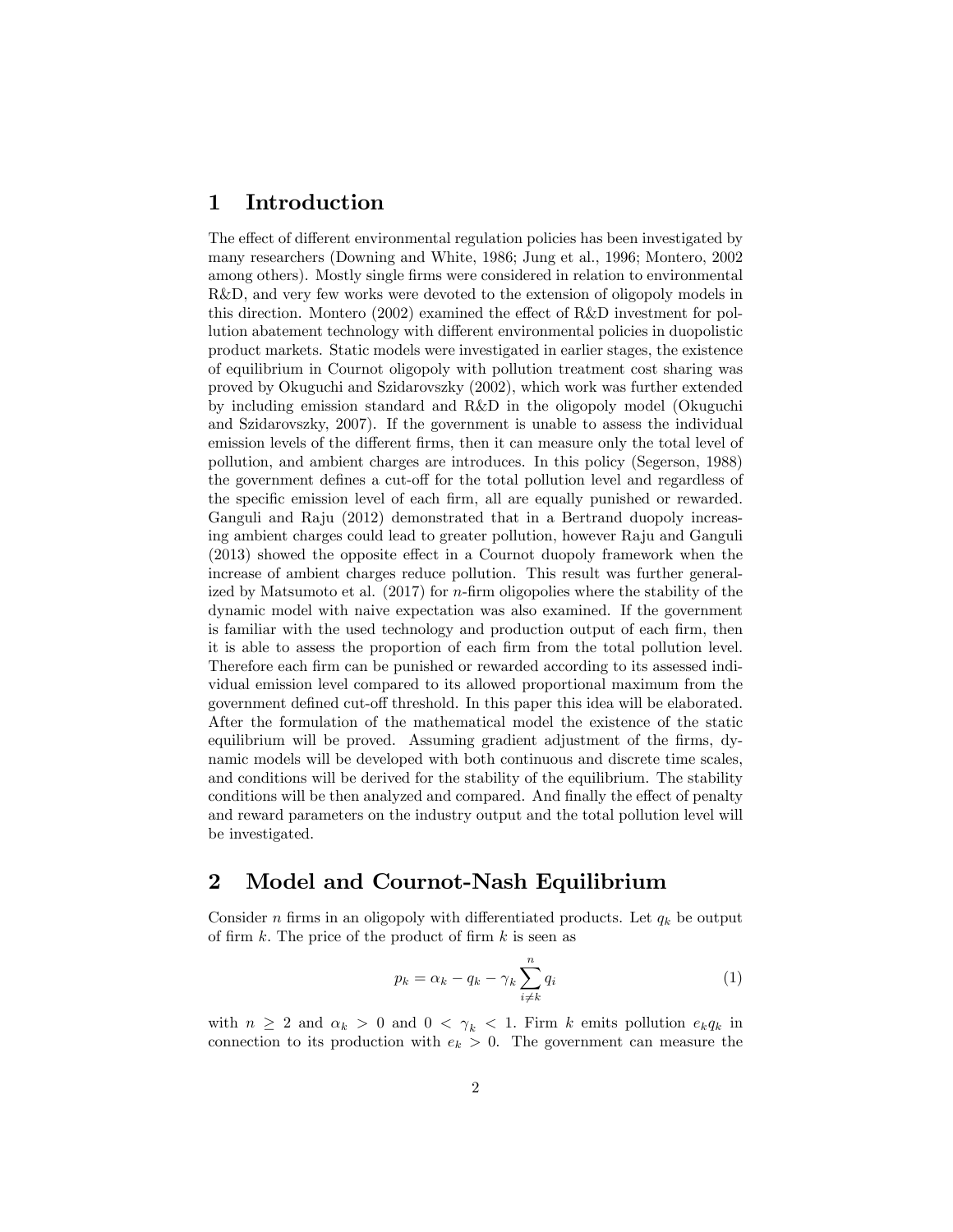total emission quantity and has an exogenously selected environmental standard  $\overline{E}$ . So the maximum allowed emission of firm k is clearly

$$
\frac{e_k q_k}{\sum_{i=1}^n e_i q_i} \bar{E}.\tag{2}
$$

If a firm exceeds this amount then it has to pay a penalty of  $m$  times the exceeded amount, and if its emission amount is below the maximum allowed amount, then the firm is rewarded by  $m$  times the saved emission amount. So the payoff of firm  $k$  becomes

$$
\pi_k = (p_k - K_k) q_k - m \left( e_k q_k - \frac{e_k q_k}{\sum_{i=1}^n e_i q_i} \bar{E} \right)
$$
 (3)

where  $K_k$  is the marginal cost of firm k. Using equation (1),

$$
\pi_k = \left(\alpha_k - q_k - \gamma_k \sum_{i \neq k}^n q_i - K_k\right) q_k - \left(me_k - \frac{me_k}{\sum_{i=1}^n e_i q_i} \bar{E}\right) q_k. \tag{4}
$$

The first term corresponds to revenue and production cost and the second term refers to emission penalty or reward. Assuming interior optimum, the first order condition implies that

$$
\frac{\partial \pi_k}{\partial q_k} = \left(\alpha_k - 2q_k - \gamma_k \sum_{i \neq k}^n q_i - K_k\right) - \left(me_k - \frac{me_k \sum_{i \neq k}^n e_i q_i}{\left(\sum_{i=1}^n e_i q_i\right)^2}\bar{E}\right) = 0. \tag{5}
$$

Notice that (5) strictly decreases in  $q_k$  with fixed values of  $q_i$  ( $i \neq k$ ). At  $q_k = 0$ , its value is

$$
\alpha_k - \gamma_k \sum_{i \neq k}^n q_i - K_k - me_k + \frac{me_k}{\sum_{i \neq k}^n e_i q_i} \bar{E}.
$$

If this value is nonpositive, then  $q_k = 0$  is optimum, which is not interior. As  $q_k \to \infty$ , the value of (5) tends to  $-\infty$ , so there is always a unique best response.

For mathematical simplicity, let us assume symmetric firms in the sense that  $\gamma_1 = \gamma_2 = ... = \gamma_n = \gamma$  and  $e_1 = e_2 = ... = e_n = e$ , that is, firms have identical substitutability and technology in emission production. Then equation (5) becomes

$$
\alpha_k - 2q_k - \gamma \sum_{i=1}^n q_i + \gamma q_k - K_k - me + \frac{m\left(\sum_{i=1}^n q_i - q_k\right)}{\left(\sum_{i=1}^n q_i\right)^2} \bar{E} = 0
$$

and with notation  $Q = \sum_{i=1}^{n} q_i$ , we have

$$
\alpha_k - \gamma Q - K_k - me + \frac{m\bar{E}}{Q} = q_k \left( 2 - \gamma + \frac{m\bar{E}}{Q^2} \right).
$$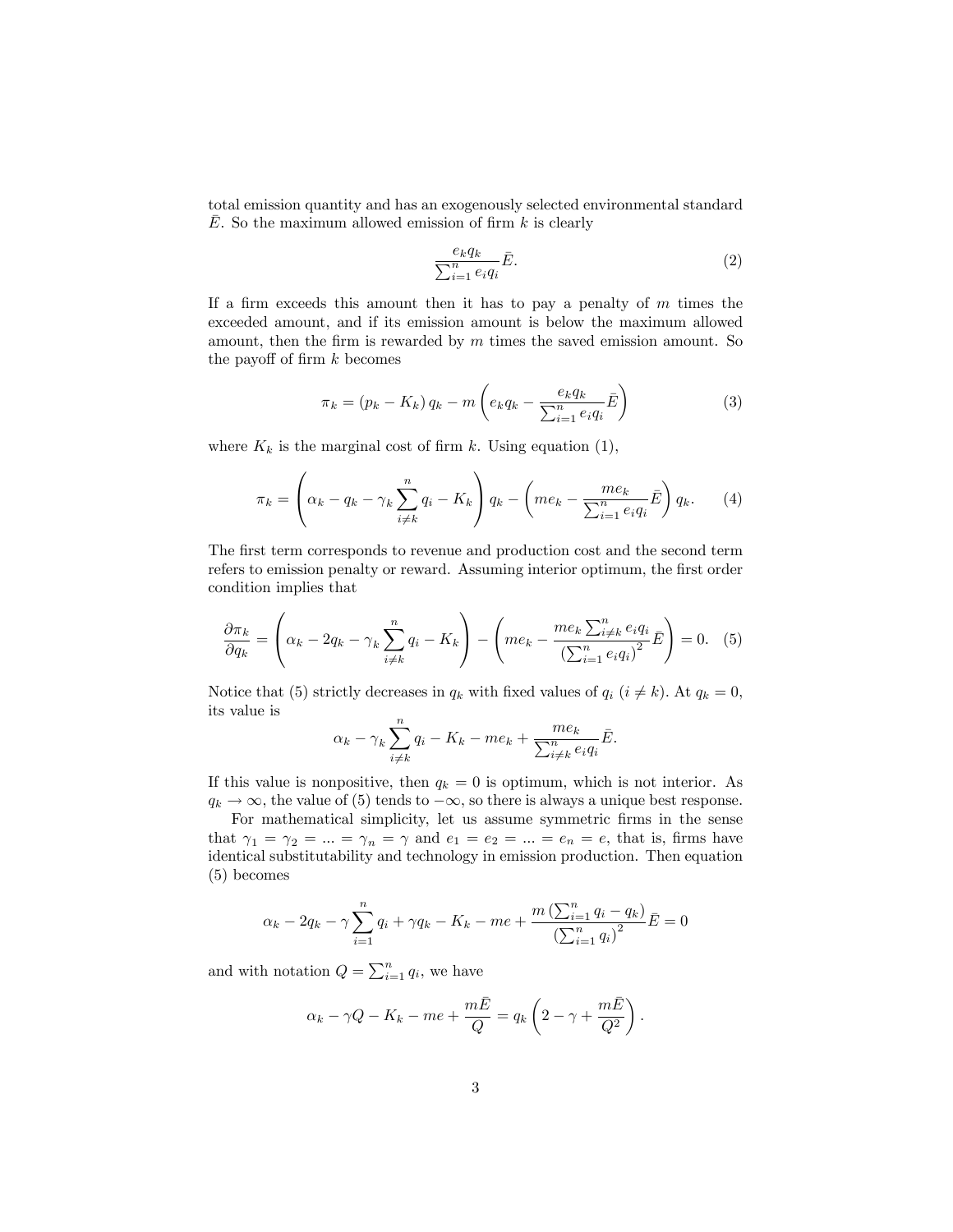So

$$
q_k = \frac{(\alpha_k - K_k - me)Q^2 - \gamma Q^3 + m\bar{E}Q}{(2-\gamma)Q^2 + m\bar{E}}.
$$
\n
$$
(6)
$$

By adding these equations for  $k = 1, 2, ..., n$  and dividing by  $Q$ ,

$$
(2-\gamma)Q^{2} + m\bar{E} = \left(\sum_{k=1}^{n} \alpha_{k} - \sum_{k=1}^{n} K_{k} - nme\right)Q - n\gamma Q^{2} + nm\bar{E}
$$

which is a quadratic equation for  $Q$ ,

$$
[(2-\gamma) + n\gamma]Q^2 - \left(\sum_{k=1}^n \alpha_k - \sum_{k=1}^n K_k - nme\right)Q + (1-n)m\bar{E} = 0. \tag{7}
$$

At  $Q = 0$ , the left hand side is negative and as  $Q \rightarrow \infty$ , it converges to  $+\infty$ , so there is real root. Since the constant term is negative, one root is positive and the other is negative. So only the positive root has economic meaning. Then the corresponding equilibrium levels of the firms are given by  $(6)$ .

#### 3 Dynamic Extensions and Stability Analysis

Assume the government has a time delay  $\tau > 0$  in posing penalty or giving reward to the firms, and the firms use gradient adjustments in continuous time scales. Then the resulting dynamic system becomes

$$
\dot{q}_k(t) = S_k \left[ (\alpha_k - 2q_k(t) - \gamma Q(t) + \gamma q_k(t) - K_k) - \left( m e - \frac{m \bar{E} \left( Q(t - \tau) - q_k(t - \tau) \right)}{Q(t - \tau)^2} \right) \right].
$$
\n(8)

It is a nonlinear delay differential equation. Let  $g_k$  denote the right hand side, then  $\sim$ 

$$
\frac{\partial g_k}{\partial q_k(t)} = -S_k (2 - \gamma) < 0,
$$
\n
$$
\frac{\partial g_k}{\partial q_k(t - \tau)} = -\frac{S_k m \bar{E}}{Q(t - \tau)^2} < 0,
$$
\n
$$
\frac{\partial g_k}{\partial Q(t)} = -S_k \gamma < 0
$$

and

$$
\frac{\partial g_k}{\partial Q(t-\tau)} = \frac{S_k m \bar{E} \left[2q_k(t-\tau) - Q(t-\tau)\right]}{Q(t-\tau)^3} < 0.
$$

if there is no dominant term. Let these derivatives be denoted by  $A_k$ ,  $B_k$ ,  $C_k$ and  $D_k$ , respectively, then the linearized equation has the form, where  $q_k$  and  $Q_k$  are now their distances from equilibrium levels:

$$
\dot{q}_k(t) = A_k q_k(t) + B_k q_k(t - \tau) + C_k Q(t) + D_k Q(t - \tau).
$$
 (9)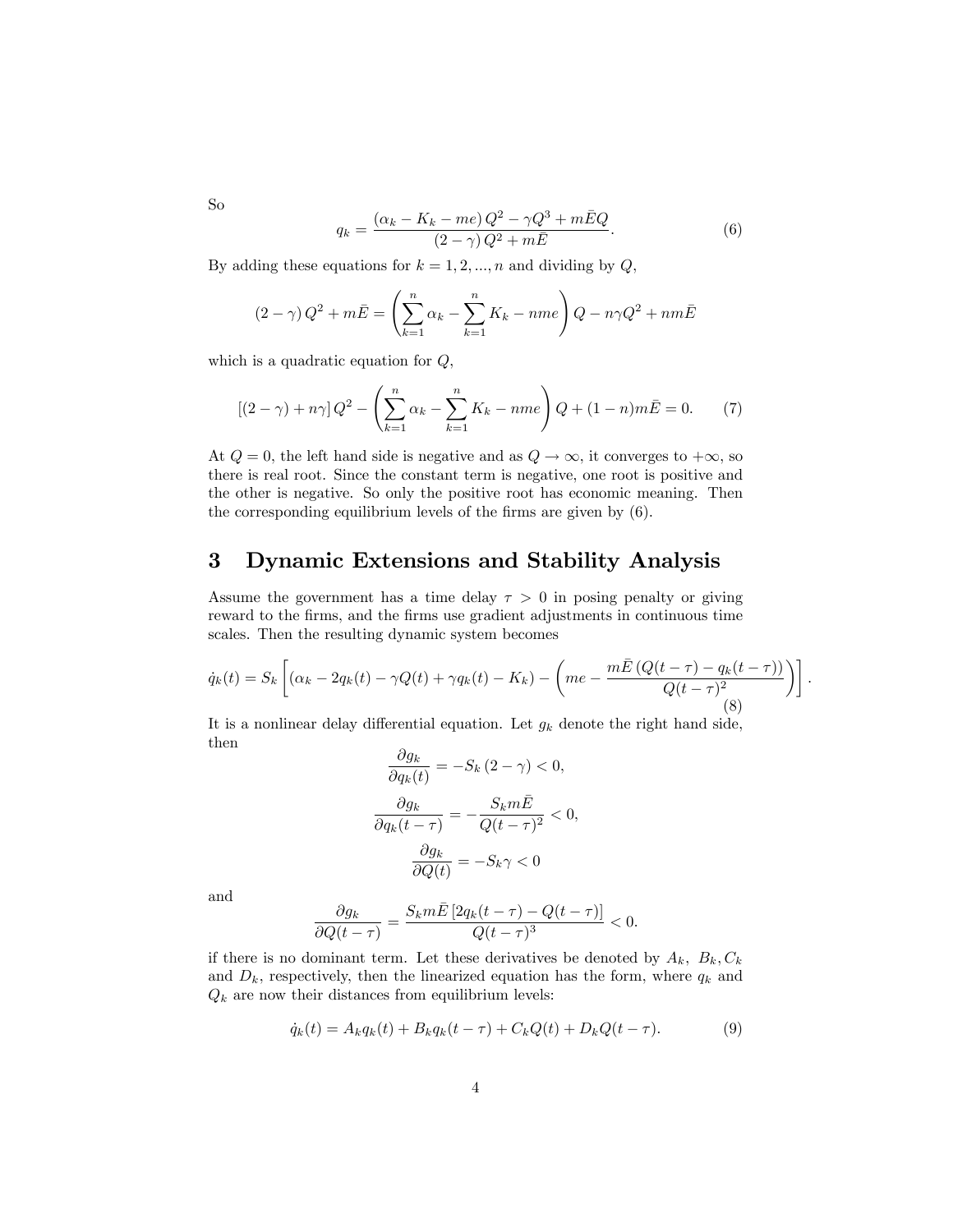By looking for the solution as usual,

$$
q_k(t) = e^{\lambda t} u_k,
$$

we have

$$
u_k (\lambda - A_k - B_k e^{-\lambda \tau}) - \sum_{i=1}^n u_i (C_k + D_k e^{-\lambda \tau}) = 0.
$$
 (10)

For the sake of simplicity, we assume in addition that  $S_1 = S_2 = ... = S_n = S$ , the equilibrium is symmetric and the initial output levels are identical. Then the coefficients  $A_k$ ,  $B_k$ ,  $C_k$  and  $D_k$  are also identical. Then the  $u_k$  coefficients must be also the same, therefore we have a delay equation:

$$
\lambda - A - Be^{-\lambda \tau} - nC - nDe^{-\lambda \tau} = 0
$$

or

$$
\lambda - (A + nC) - (B + nD)e^{-\lambda \tau} = 0.
$$
\n(11)

At the equilibrium

$$
A + nC = -S[(n-1)\gamma + 2] < 0
$$

and

$$
B+nD=\frac{Sm\bar{E}(1-n)}{Q^2}<0.
$$

As  $\tau = 0$ , when the system is without delay,

$$
\lambda = A + nC + B + nD < 0,
$$

implying that the system is asymptotically stable. Stability switch occurs if  $\lambda = i\omega$  with some  $\omega > 0$ . With the notation

$$
U = A + nC < 0 \text{ and } V = B + nD < 0,
$$

we have

$$
i\omega - U - V(\cos \omega \tau - i \sin \omega \tau) = 0.
$$

Separating the real and imaginary parts,

$$
-U - V\cos\omega\tau = 0\tag{12}
$$

and

$$
\omega + V \sin \omega \tau = 0. \tag{13}
$$

So

$$
\omega^2 = V^2 - U^2 = (V - U)(V + U).
$$

In our case

$$
V - U = \frac{Sm\bar{E}(1-n)}{Q^2} + S[(n-1)\gamma + 2]
$$
\n(14)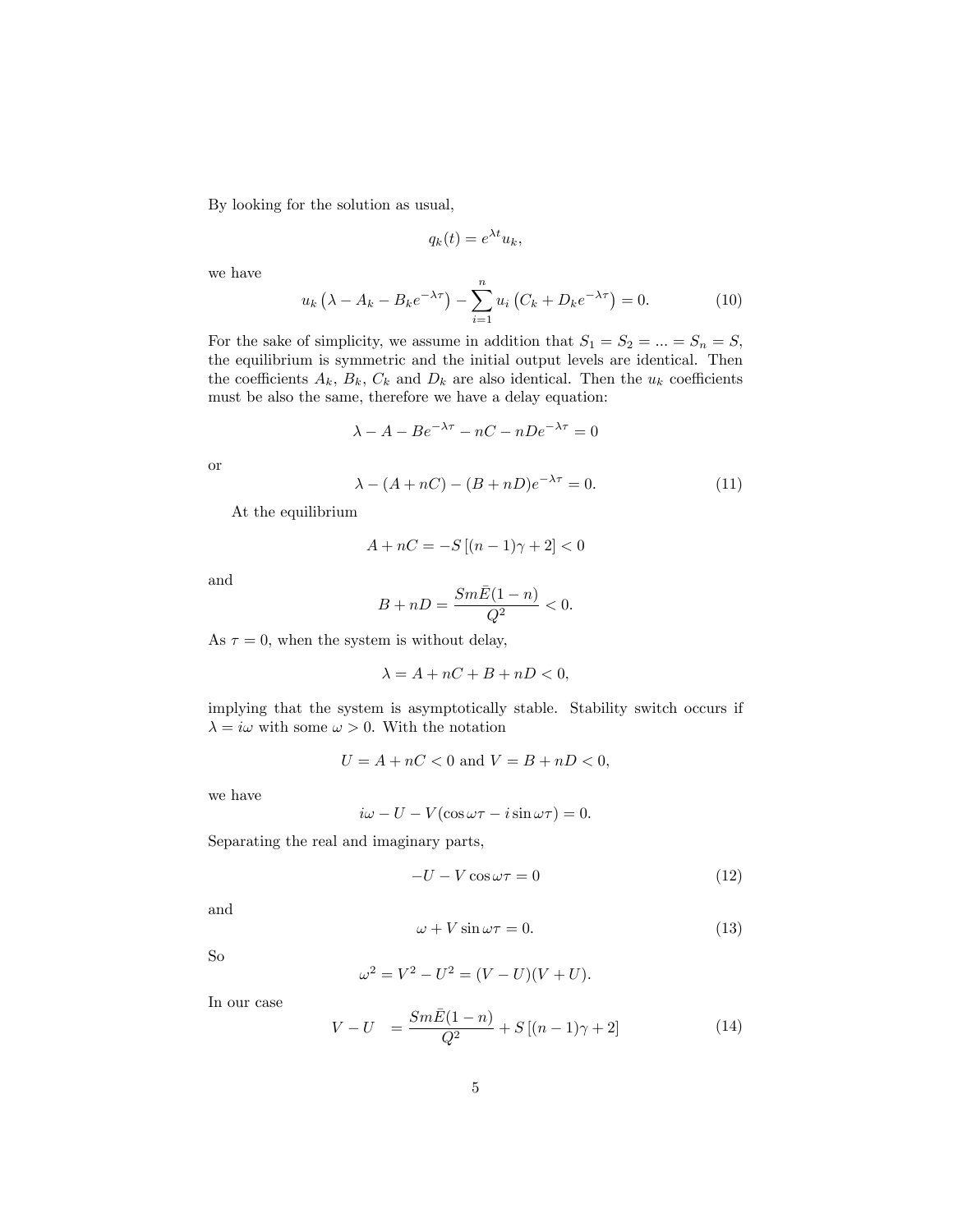The first term is negative and the second positive. Since  $V + U < 0$ , there is no solution for  $\omega$  if (14) is nonnegative, and therefore there is no stability switch. If (14) is negative, then there is a unique value of  $\omega$ ,

$$
\omega = \sqrt{V^2 - U^2}.
$$

Hopf bifurcation is used to find the direction of the stability switch. Let  $\tau$  be the bifurcation parameter and consider  $\lambda$  as function of  $\tau: \lambda = \lambda(\tau)$ . By implicitly differentiating equation (11) with respect to  $\tau$ , we have

$$
\frac{d\lambda}{d\tau} - Ve^{-\lambda\tau} \left( -\lambda - \frac{d\lambda}{d\tau} \tau \right) = 0
$$

showing that

$$
\frac{d\lambda}{d\tau} = \frac{-Ve^{-\lambda\tau}\lambda}{1 + Ve^{-\lambda\tau}\tau},
$$

$$
= \frac{-\lambda(\lambda - U)}{1 + \tau(\lambda - U)},
$$

where equation (11) is used. When  $\lambda = i\omega$ ,

$$
\frac{d\lambda}{d\tau} = \frac{\omega^2 + i\omega U}{1 - \tau U + i\omega \tau},
$$

$$
= \frac{(\omega^2 + i\omega U)(1 - \tau U - i\omega \tau)}{(1 - \tau U)^2 + (\tau \omega)^2}
$$

with real part having the same sign as

$$
\omega^2(1 - \tau U) + \omega U(\tau \omega) = \omega^2 > 0
$$

showing that the sign of the real part changes from negative to positive, so stability is lost. That is, at the smallest stability switching point, stability is lost and it cannot be regained later. If there is positive solution for  $\omega$ , then  $|V| > |U|$ , and since from (12) and (13) we know that  $\sin \omega \tau > 0$  and  $\cos \omega \tau < 0$ , the smallest (critical) value of  $\tau$  is the following:

$$
\tau^* = \frac{1}{\sqrt{V^2 - U^2}} \cos^{-1} \left(-\frac{U}{V}\right).
$$

At the critical value of  $\tau$  there is the possibility of the birth of limit cycles. From (14), we know that the system is always asymptotically stable if

$$
m\bar{E}(1-n) + [(n-1)\gamma + 2]Q^2 \ge 0.
$$
 (15)

From (7), the left hand side equals

$$
\left(\sum_{k=1}^{n} \alpha_k - \sum_{k=1}^{n} K_k - nme\right) Q \tag{16}
$$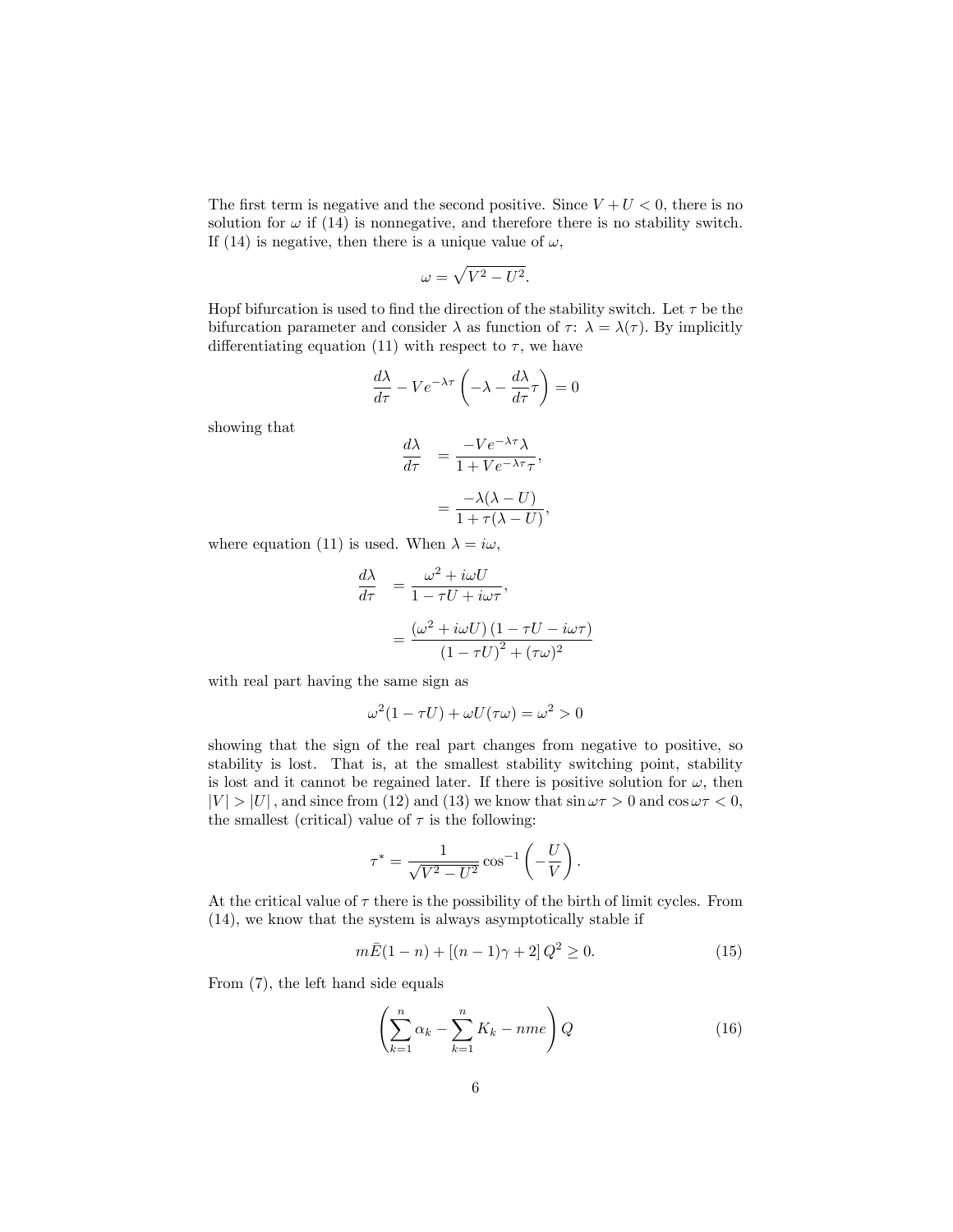so the system is stable if multiplier of  $Q$  is nonnegative. Notice that the multiplier of  $Q$  is the total marginal profit of the firms at zero environmental standard when all firms have zero production levels.

If discrete time scales are assumed and the government delay is unity, then the continuous time scales differential equation  $(8)$  is modified to a second order difference equation,

$$
q_k(t+1) = q_k(t) + S_k \left[ (\alpha_k - 2q_k(t) - \gamma Q(t) + \gamma q_k(t) - K_k) - \left( m e - \frac{m \bar{E} \left[ Q(t-1) - q_k(t-1) \right]}{Q(t-1)^2} \right) \right]
$$
\n(17)

and after linearization it becomes

$$
q(t+1) = q(t) + [Aq(t) + Bq(t-1) + nCq(t) + nDq(t-1)] \tag{18}
$$

where we again assume symmetric firms. By introducing the new variables

$$
a(t) = q(t-1)
$$
 and  $b(t) = q(t)$ ,

we have

$$
a(t+1) = b(t)
$$
  
\n
$$
b(t+1) = (B+nD)a(t) + (A+nC+1)b(t)
$$
\n(19)

with coefficient matrix

$$
\left(\begin{array}{cc}0&&1\\&v&\end{array}\right)
$$

leading to a quadratic characteristic polynomial

$$
-\lambda(U+1-\lambda) - V = \lambda^2 - (U+1)\lambda - V.
$$
 (20)

Asymptotic stability is guaranteed by

$$
U + 1 - V + 1 > 0,
$$
  

$$
-U - 1 - V + 1 > 0,
$$
  

$$
-V < 1.
$$

The second condition is clearly satisfied. The first inequality can be rewritten as

$$
V - U = \frac{S}{Q} \left( \sum_{k=1}^{n} \alpha_k - \sum_{k=1}^{n} K_k - nme \right) < 2
$$
 (21)

and the third condition has the form

$$
-V = \frac{Sm\bar{E}(n-1)}{Q^2} < 1. \tag{22}
$$

In comparing the stability conditions in the continuous and discrete case we notice the following.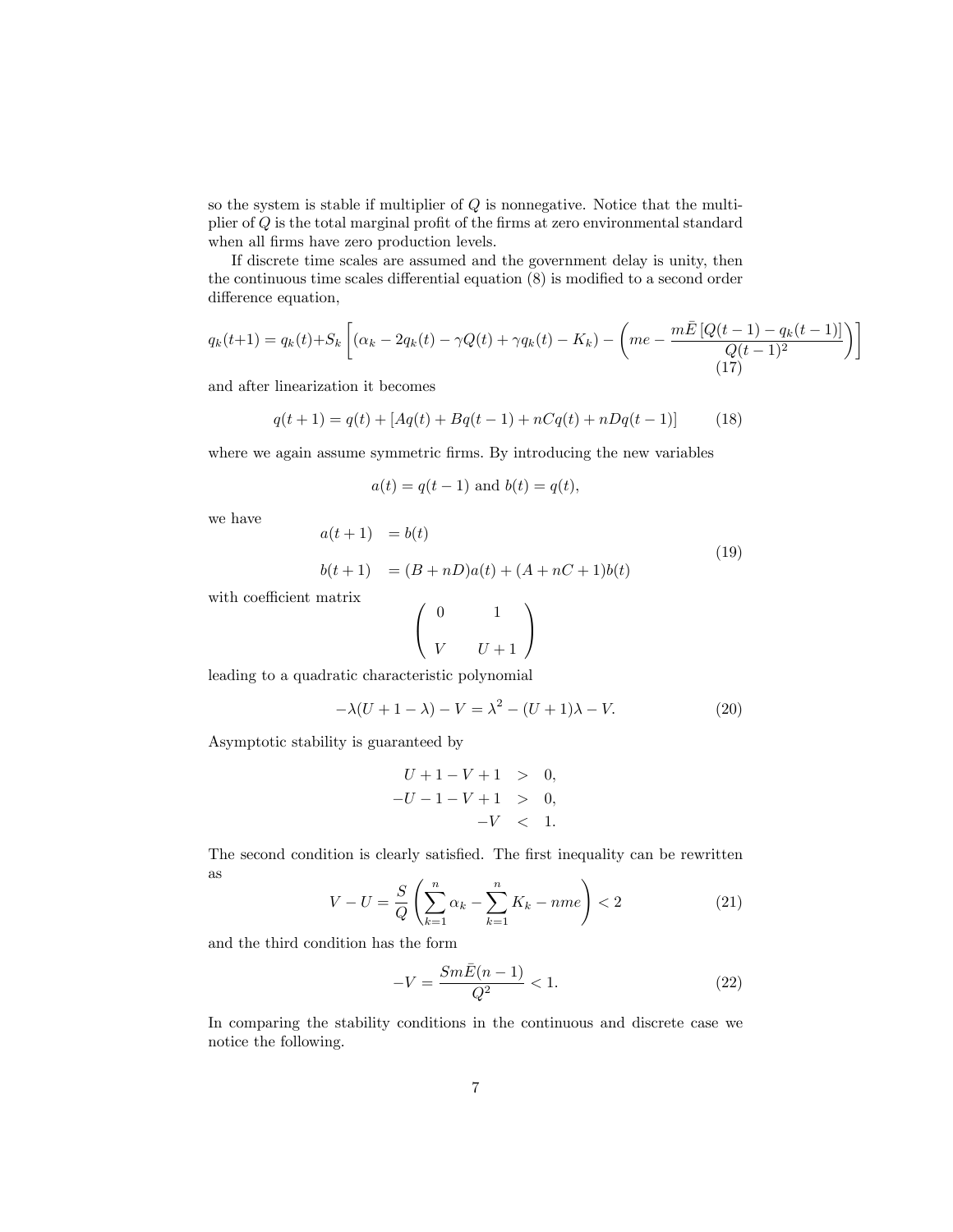- (a) If  $\sum_{k=1}^{n} \alpha_k \sum_{k=1}^{n} K_k nme < 0$ , then (21) holds and (22) is satisfied if  $Q$  is sufficiently large or the speed of adjustment  $S$  is sufficiently small. The continuous system loses stability if  $\tau$  is sufficiently large.
- (b) If  $\sum_{k=1}^{n} \alpha_k \sum_{k=1}^{n} K_k nme \geq 0$ , then the continuous system is stable. The discrete system is stable if  $Q$  is sufficiently large or the value of  $S$  is  $\,$  sufficiently small.

An equivalent condition can be given by rewriting (21) and (22) as

$$
Q > \frac{S}{2} \left( \sum_{k=1}^{n} \alpha_k - \sum_{k=1}^{n} K_k - nme \right)
$$

and

$$
Q > \sqrt{Sm\bar{E}(n-1)}.
$$

Letting

$$
Q^* = \max\left[\frac{S}{2}\left(\sum_{k=1}^n \alpha_k - \sum_{k=1}^n K_k - nme\right), \sqrt{Sm\bar{E}(n-1)}\right],\qquad(23)
$$

the stability condition becomes

$$
P(Q^*)<0\tag{24}
$$

where  $P(Q)$  denotes the left hand side of equation (7).

## 4 Effect of Penalty or Reward on Pollution Levels

We can analyze how the total production level (and therefore the total emission level) depends on the penalty factor  $m$ . Considering  $Q$  as a function of  $m$ , and implicitly differentiating equation  $(7)$  with respect to m, we have

$$
[(2 - \gamma) + n\gamma] 2Q \frac{dQ}{dm} + neQ - \left(\sum_{k=1}^{n} \alpha_k - \sum_{k=1}^{n} K_k - nme\right) \frac{dQ}{dm} + (1 - n)\bar{E} = 0
$$

implying that

$$
\frac{dQ}{dm} = \frac{-neQ + (n-1)\bar{E}}{2Q[(2-\gamma) + n\gamma] - (\sum_{k=1}^{n} \alpha_k - \sum_{k=1}^{n} K_k - nme)}.
$$
(25)

Based on equation (7), the denominator can be rewritten as

$$
Q\left[(2-\gamma)+n\gamma\right]+\frac{(n-1)m\bar{E}}{Q}
$$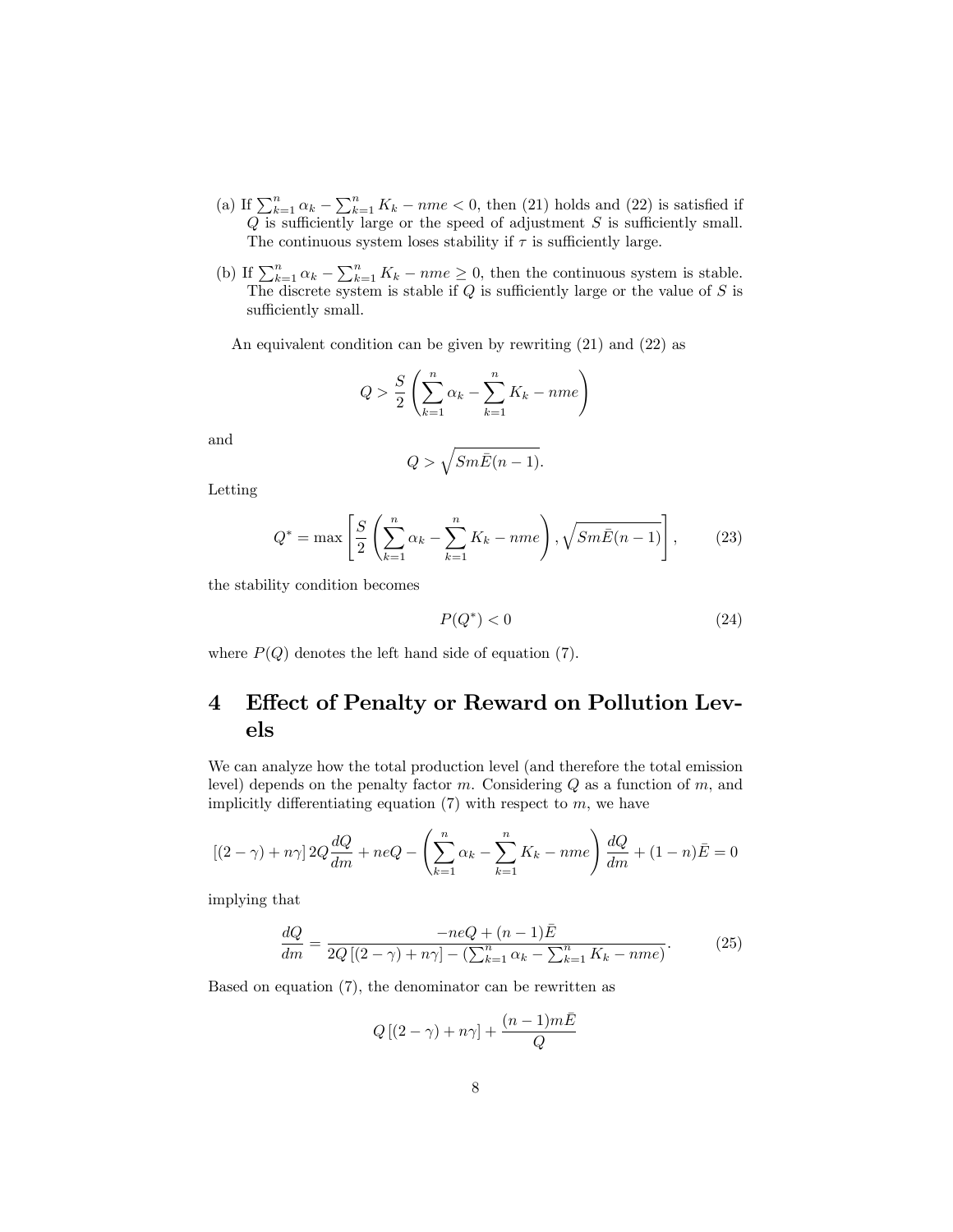which is positive. So the sign of  $dQ/dm$  depends on the sign of the numerator. The first term is negative, the second term is positive. Using again equation  $(7)$ , we see that the *m*-multiple of the numerator equals

$$
-\left(\sum_{k=1}^n \alpha_k - \sum_{k=1}^n K_k\right) Q + \left[(2-\gamma) + n\gamma\right] Q^2.
$$

It is reasonable to assume that the first term is negative. Therefore  $dQ/dm > 0$ if and only if

$$
Q > \frac{\sum_{k=1}^{n} \alpha_k - \sum_{k=1}^{n} K_k}{(2-\gamma) + n\gamma}.
$$
\n(26)

Let  $Q$  denote the right hand side of this inequality and  $P(Q)$  again the left hand side of equation (7), then this is the case when  $P(Q) < 0$  meaning that

$$
\bar{E} > \frac{[(2-\gamma)+n\gamma]\bar{Q}^2 - (\sum_{k=1}^n \alpha_k - \sum_{k=1}^n K_k - nme)\bar{Q}}{(n-1)m}.
$$
 (27)

It is easy to see that the numerator is positive. This inequality means that increase in the value of  $m$  has an increasing effect on the total industry output as well as in the total emission level if the emission standard  $\overline{E}$  is sufficiently large. Otherwise the opposite effect can be observed.

Next we examine the effect of increasing in the value of  $E$ . Considering now  $Q$  as function of  $\overline{E}$  and implicitly differentiating equation (7) we have

$$
\left[ (2-\gamma) + n\gamma \right] 2Q \frac{dQ}{d\overline{E}} - \left( \sum_{k=1}^{n} \alpha_k - \sum_{k=1}^{n} K_k - nme \right) \frac{dQ}{d\overline{E}} + (1-n)m = 0
$$

showing that

$$
\frac{dQ}{d\bar{E}} = \frac{(n-1)m}{2Q[(2-\gamma)+n\gamma] - (\sum_{k=1}^{n} \alpha_k - \sum_{k=1}^{n} K_k - nme)}.
$$
(28)

We already established that the denominator is positive, so  $dQ/dE > 0$  showing that the increase in the emission standard always has an increasing effect on the industry output as well as on the total emission level.

### 5 Concluding Remarks

This paper examined  $n$ -firm oligopolies with product differentiation when the firms face penalties or rewards depending on the amounts of their pollution levels. The government selects an emission standard for the entire industry, and based on the specific technology and output of each firm the government determines its maximum allowed emission level. The amount of penalty or that of the reward is determined by the difference of the actual emission level and the maximum allowed amount. This simple mathematical model can be considered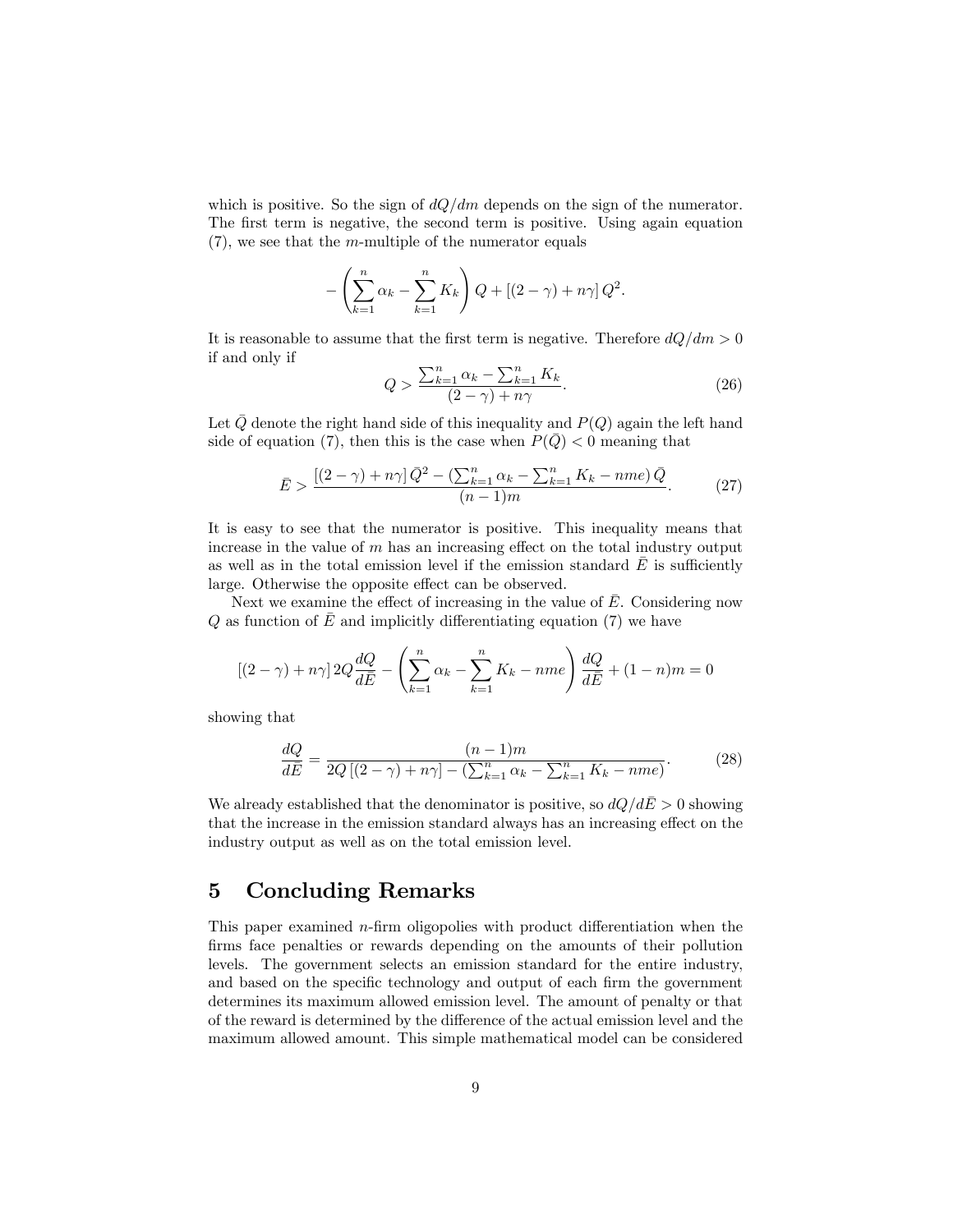as the counterpart of models with ambient pollution charges discussed earlier in the literature. The existence of the unique interior equilibrium was first proved, and then dynamic extensions were introduced and the stability of the equilibrium was examined with both discrete and continuous time scales. In the continuous time scales a positive delay was introduced in the penalty and reward terms and in the case of discrete time scales unit delay was assumed. In the case of continuous time scales the equilibrium is always stable if the total marginal profit of the firms at zero output levels is non-negative, otherwise it is stable if the length of the delay is sufficiently small. At the critical value of the delay Hopf bifurcation occurs. In the case of discrete time scales the equilibrium is stable if either the industry output is sufficiently large or the common speed of adjustment of the firms is sufficiently small. We also established that an increase in the value of  $m$  has an increasing effect on the total pollution level if the emission standard  $E$  is sufficiently large, otherwise the opposite effect occurs. An increase in the value of  $E$  always has an increasing effect on the total pollution level of the industry.

Symmetric firms were assumed for mathematical simplicity, in which case the equilibrium could be given analytically, however in the non-symmetric case it is not possible making the further analysis much more complicated. This issue will be the subject of our next project.